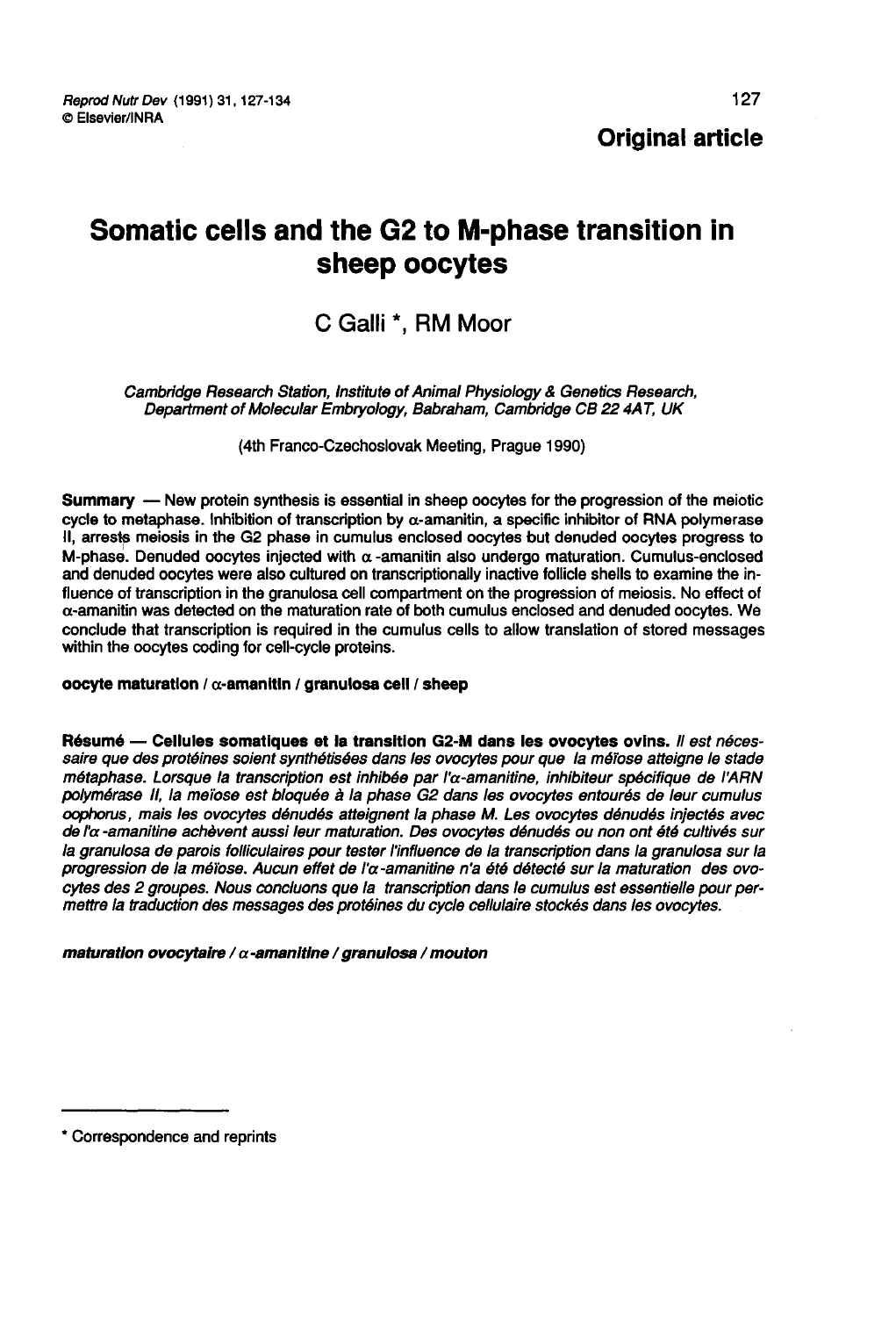#### INTRODUCTION

The meiotic cycle in mammalian oocytes is arrested during primordial development in prophase of the first meiotic division (G2 cell cycle stage). This period of arrest persists until oocyte growth is completed and enters its final preovulatory phase of differentiation (maturation phase) at which time meiosis is resumed and the oocyte becomes programmed for fertilization. It is now clearly established that the transition from the G2- to the M-phase (metaphase) of the cell cycle is driven by the protein complex, maturation promoting factor or MPF (Masui and Markert, 1971; Lee and Nurse, 1987). It is further clear that the core molecule in MPF is a 34 kDa phosphoprotein with a close homology to the yeast cdc2+ mitotic regulator (Lee and Nurse, 1987). Whilst the abundance of this protein does not appear to be altered during the cell cycle, its activation involves changes firstly in its state of phosphorylation (Gould and Nurse, 1989) and secondly in the formation of complexes between it and a family of oscillatory proteins called cyclins (Dunphy et al, 1988). The highly conserved nature of the proteins involved in cell cycle control contrasts sharply with the apparent diversity of underlying mechanisms that influence the intracellular function of MPF. Thus, in some species such as the mouse, neither new RNA nor protein synthesis is required for the resumption of meiosis (Masui and Clarke, 1979). In these animals activation of presynthesised latent polypeptides by changes in protein phosphorylation probably initiates the MPF cascade (Rime et al, 1989). By contrast, new protein synthesis is essential in the oocytes of sheep, pigs and cattle for the progression of the meiotic cycle to metaphase I (Fulka et al, 1986; Moor and Crosby, 1986; Hunter and Moor, 1987). Likewise, inhibition of the transcrip-

tion by  $\alpha$ -amanitin, a specific inhibitor of RNA polymerase II, arrests meiosis in the G2-phase of the cycle in these animals (Osborn and Moor, 1983; Hunter and Moor, 1987). However, the effectiveness of a-amatin in inhibiting meiosis depends entirely on two factors. The first is that the block must be inserted within the first 1-2 h after the initiation of maturation and the second is that the oocyte must be in junctional communication with follicle cells (Osborn and Moor, 1983). It was however, uncertain whether this crucial early transcriptional event occurs within the oocyte or in the associated follicle cells.

Two series of experiments have, consequently, been undertaken to identify the intrafollicular compartments in which new mRNA synthesis is required for the progression of the meiotic cycle from the G2 to M-phase. The first study was designed to determine the need for transcription within the oocyte itself while the second examined the influence of transcription in the granulosa compartment on the progression of meiosis. Since this work was undertaken, recent findings of Motlik et al suggest that the resumption of meiosis in rabbit cumulus-complex oocytes is dependent upon early transcriptional and translational events in the cumulus cells (Motlik et al, 1989).

## MATERIALS AND METHODS

#### Tissue preparation and culture methods

Ovaries were obtained from slaughtered sheep and intact non-atretic 3.0 to 5.0 mm diameter follicles were isolated by the method of Moor and Trounson (1977). The intact follicles were thereafter utilised differently in the 2 separate series of experiment.

 $\overline{1}$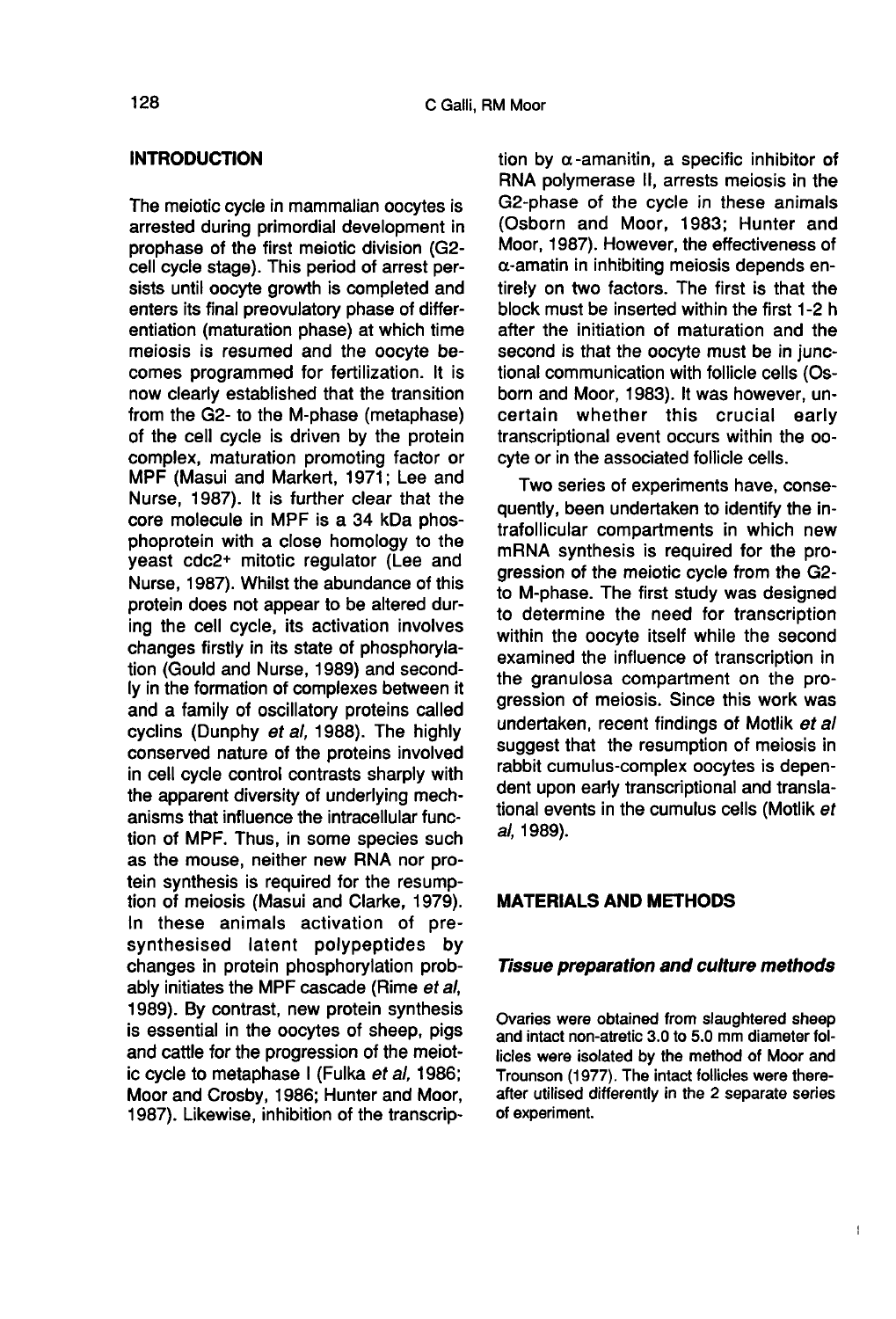## Series 1: lntrafollicular site of  $\alpha$ -amanitin action

#### Culture experiments

Cumulus enclosed oocytes (oocyte complexes) were removed from non-atretic follicles and allocated to one of the following groups: i) control complexes cultured for 24 h without the addition of  $\alpha$ -amanitin (10 µg/ml; Boeringher, Mannheim); ii) complexes treated with  $\alpha$ -amanitin for 24 h; iii) oocytes devoid of cumulus cells (denuded oocytes cultured with  $\alpha$ -amanitin for 24 h or iv) complexes treated with  $\alpha$ -amanintin for 4 h followed by the removal of the cumulus and the subsequent culture of the denuded oocytes in  $\alpha$ amanitin for a further 20 h. The methods of tissue preparation, culture procedures and inhibitor additions were all as described previously (Osborn and Moor, 1983).

#### Microinjection of  $\alpha$ -amanitin

Oocytes devoid of cumulus cells were microiniected with 10 pl each of a solution of  $\alpha$ -amanitin (10  $\mu$ g/ml) using the procedure of cytoplasmic injection described previously (Moor and Powell, 1989). Oocytes were thereafter cultured for 24 h in medium containing 10  $\mu$ g/ml of  $\alpha$ -amanitin (Osborn and Moor, 1983). At the end of the culture period oocytes were mounted on slides, fixed and stained with 1% lacmoid for chromosomal analysis.

## Series 2: Follicle cell transcription and meiotic regulation

Non-atretic follicles were carefully opened, washed to remove follicular fluid and spread out to the grid and the granulosa layer directly exposed to the culture medium. After culture for 4 h in culture medium (control) or in medium containing  $\alpha$ -amanitin (10  $\mu$  g/ml) the follicle shells were washed thoroughly  $(5 x)$  to remove all traces of extracellular  $\alpha$ -amanitin before cumulus-enclosed or denuded oocytes were placed<br>by micropipette onto the membrane granulosa. Co-culture was for 24 h in complete culture me-<br>dium (Osborn and Moor, 1983) supplemented with 5  $\mu$ g/ml FSH (NIH-FSH- S12) and 3  $\mu$ g/ml LH (NIH-LH S18). At the end of the culture period, oocytes were either mounted, fixed and stained with 1% lacmoid for nuclear examination or radiolabelled for the analysis of protein synthesis.

## Radiolabelllng and electraphoretic analysis of oocyte proteins

Oocyte complexes were removed from coculture, washed 3 times in incubation medium consisting of Dulbecco's phosphate-buffered sa**analysis of oocyte proteins**<br>Cocyte complexes were removed from co-<br>culture, washed 3 times in incubation medium<br>consisting of Dulbecco's phosphate-buffered sa-<br>line supplemented with bovine serum albumin (4<br>mg/ml<sup>-1</sup>) an lactate 23.9 mM and glucose 5.5 mM (Moor et al, 1980) and thereafter labelled at 38° for 3 h in 50  $\mu$  of incubation medium containing 500  $\mu$ Ci/ ml (<sup>35</sup>S) methionine (specific activity > 1 000 Ci/ mmol, Amersham International, UK). After radiolabelling, oocytes were washed, denuded of follicle cells and collected singly in 3 pl 10 mM Tris-HCL, ph 7.4 buffer before being lyophilised and frozen at -70°C until required for electrophore sis. Labelled oocyte polypeptides were separated on 8-15% SDS-gradient polyacrylamide gels (PAGE) as described previously (Osborn and Moor, 1983). Briefly, individual oocytes were lysed in 30  $\mu$ l SDS-sample buffer and 3  $\mu$ l was used for determining incorporation of radioactivity into TCA-precipitable material. Equal numbers of TCA-precipitable counts from individual oocytes were loaded onto separate lanes of the linear-gradient PAGE gels and polypeptide separations were made at constant current. Labelled polypeptides were visualised by fluorography (Bonner and Laskey, 1974) using preflashed Kodak X-Omat film at -70°C to ensure linearity and reduce background (Laskey and Mills, 1975). Densitometric scans were made using a Chromoscan III (Joyce-Loebl, UK).

### RESULTS

## Series 1: lntrafollicular site of  $\alpha$ -amanitinaction

Previous results showed that the presence of  $\alpha$ -amanitin from the initiation of matura-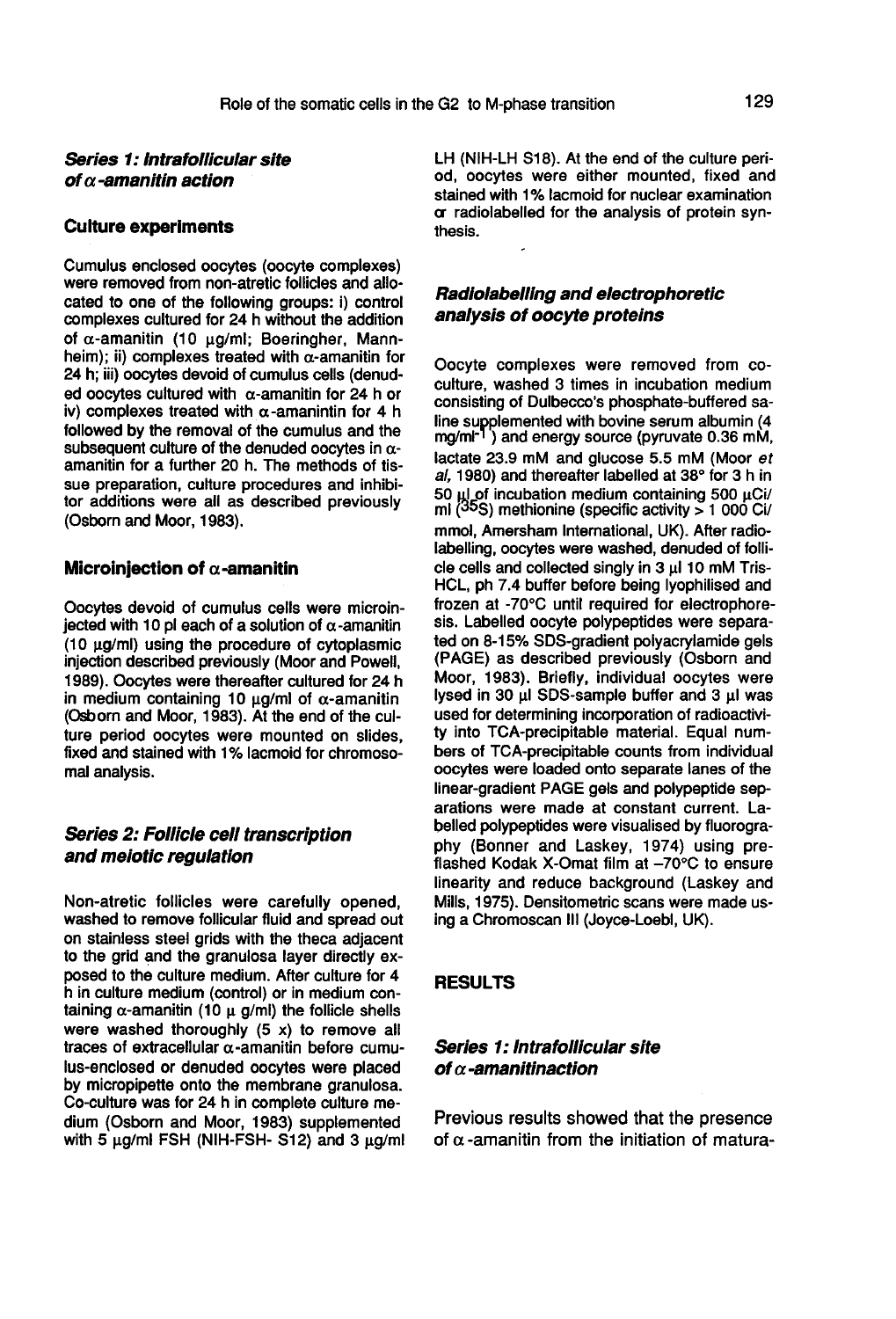tion inhibited the transition from the G2- to M-phase of the cycle in cumulus-enclosed but not in denuded ovine oocytes (Osborn and Moor, 1983). The present results (table I) confirm these observations and extend them by showing that exit from GV arrest occurs in oocytes that are exposed to  $\alpha$ -amanitin for the crucial first 4 h of maturation and are thereafter denuded. That all the expected protein changes associated with maturation occur in such oocytes is shown in figure 1. The major maturational changes can be summarised as follows: The synthesis of some polypeptides (labelled a to h) is sharply reduced as the oocyte progresses from the GV to the metaphase I stage of the cell cycle. By contrast, sharply increased levels of sythesis occur in other polypeptides (labelled i to I). Since oocytes denuded 4 h after exposure to  $\alpha$ amanitin ("Cumulus 4 h" group in the figure) show the metaphase-type polypeptide pattern, we conclude that the action of the inhibitor is on transcription in the follicle cells rather than directly on the oocyte. This conclusion was further strengthened by our finding that  $\alpha$ -amanitin injected directly into the denuded oocyte at the initiation of maturation did not prevent the re-

sumption of meiosis. Thus, each of 15 00 cytes were injected with approximately 100 pg of  $\alpha$ -amanitin and cultured thereafter for 24 h. After culture, 3 oocytes showed clear mechanical damage and were discarded; 8 of the remaining 12 oocytes had progressed to metaphase despite the high intracellular concentration of  $\alpha$ -amanitin.

## Series 2: Follicle cell transcription and meiotic regulation

The results from the first series of experiments showed that the inhibition of transcription in the follicle cells at the initiation of the maturation was sufficient to prevent entry into metaphase I. The second series of experiments was designed to test whether inhibitory molecules existed in follicle shells whose transcriptional activity had previously been arrested by  $\alpha$ amanitin. The presence of inhibitory factors was investigated by culturing coronaoocyte complexes or denuded oocytes on such shells and studying the subsequent progression of the meiotic cycle. The results of the experiments do not appear to support the hypothesis that factors capable

| Status of the oocyte<br>during culture | $\alpha$ -Amanitin in media<br>Presence Duration (h) |         | Total No<br>oocvtes | Percent oocytes after culture<br>GV<br>MI-II |    |
|----------------------------------------|------------------------------------------------------|---------|---------------------|----------------------------------------------|----|
|                                        |                                                      |         |                     |                                              |    |
| Cumulus enclosed                       |                                                      |         | 43                  | 12                                           | 88 |
| Denuded                                |                                                      |         | 47                  | 21                                           | 79 |
| <b>Cumulus enclosed</b>                | ÷                                                    | 24      | 40                  | 80                                           | 20 |
| Denuded                                | ÷                                                    | 24      | 45                  | 24                                           | 76 |
| Cumulus enclosed*<br>for 4 h           | ÷                                                    | first 4 | 38                  | 17                                           | 83 |
| Cumulus enclosed                       | +                                                    | first 4 | 13                  | 69                                           | 31 |

Table I. Action of  $\alpha$ -amanitin (10 µg/ml) on the resumption of meiosis in sheep oocytes cultured for 24 h with or without associated follicle cells.

\* Oocytes denuded of cumulus cells 4 h after the initiation of maturation.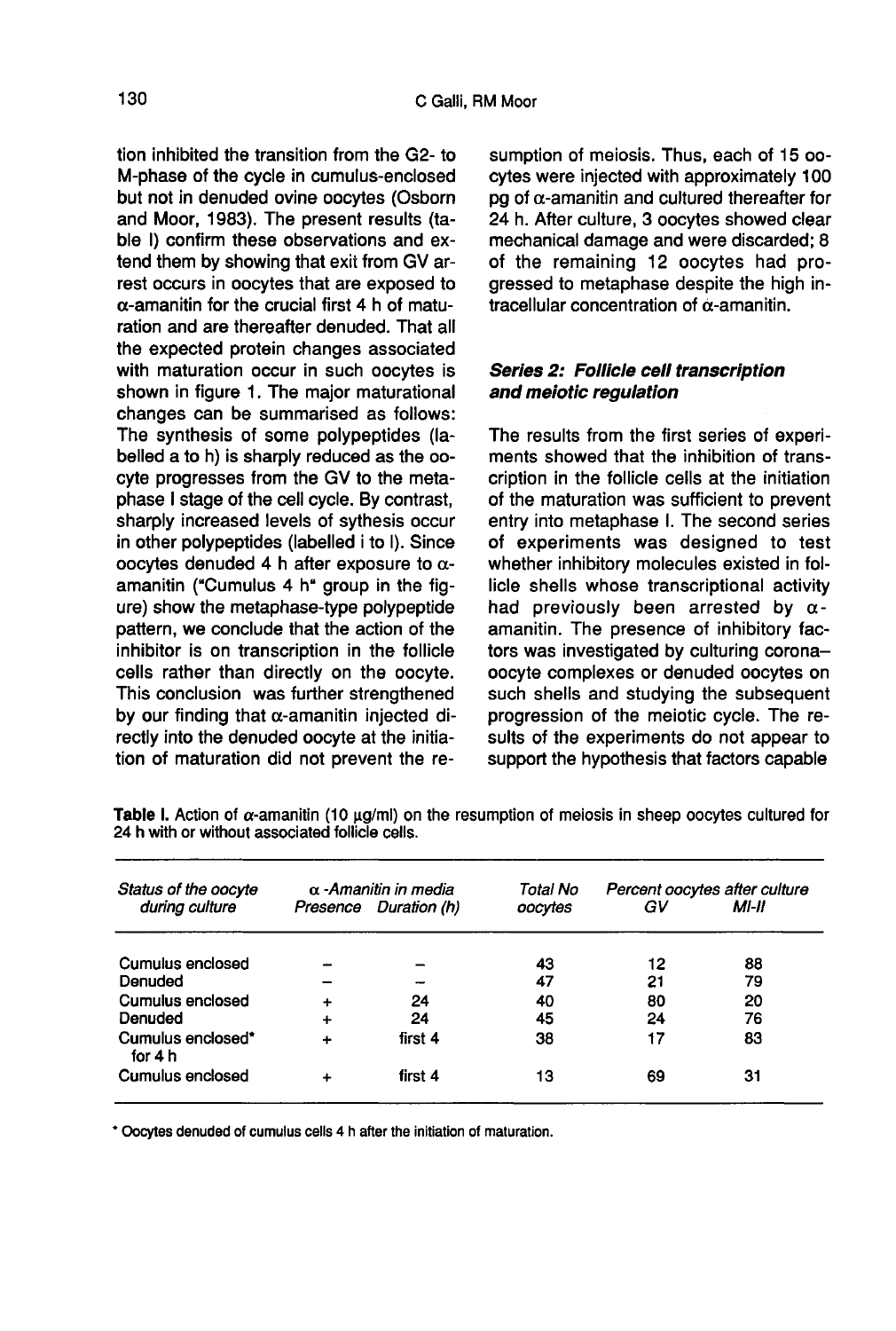

Fig 1. Inhibition of transcription on protein synthesis during maturation. Cumulus-complex oocytes show GV pattern (tracks 1 and 2) while denuded oocytes (tracks 3 and 4) and oocytes denuded 4 h after exposure to  $\alpha$ -amanitin (tracks 5-10) undergo maturational changes.

of inhibiting the G2 to M-phase transition accumulated in follicle cells after  $\alpha$ amanitin treatment. Thus, it is clear from table II that the proportion of cumulusenclosed oocytes that reached metaphase after 24 h culture on transcriptionally inactivated shells (50.4%) was similar to that on untreated shells (53.2%). However, the possibility that the 6 to 8 layers of transcriptionally active corona cells around each oocyte acted as a buffer between the follicle shell and oocyte cannot be discounted. That denuded oocytes also progressed to metaphase was uninformative since our previous findings have shown that junctional integrity is essential for the imposition of an  $\alpha$ -amanitin block to meiosis. We are thus unable at present to determine whether the co-culture system chosen by us provides an acceptable means of detecting meiotic inhibitors after  $\alpha$ -amanitin treatment.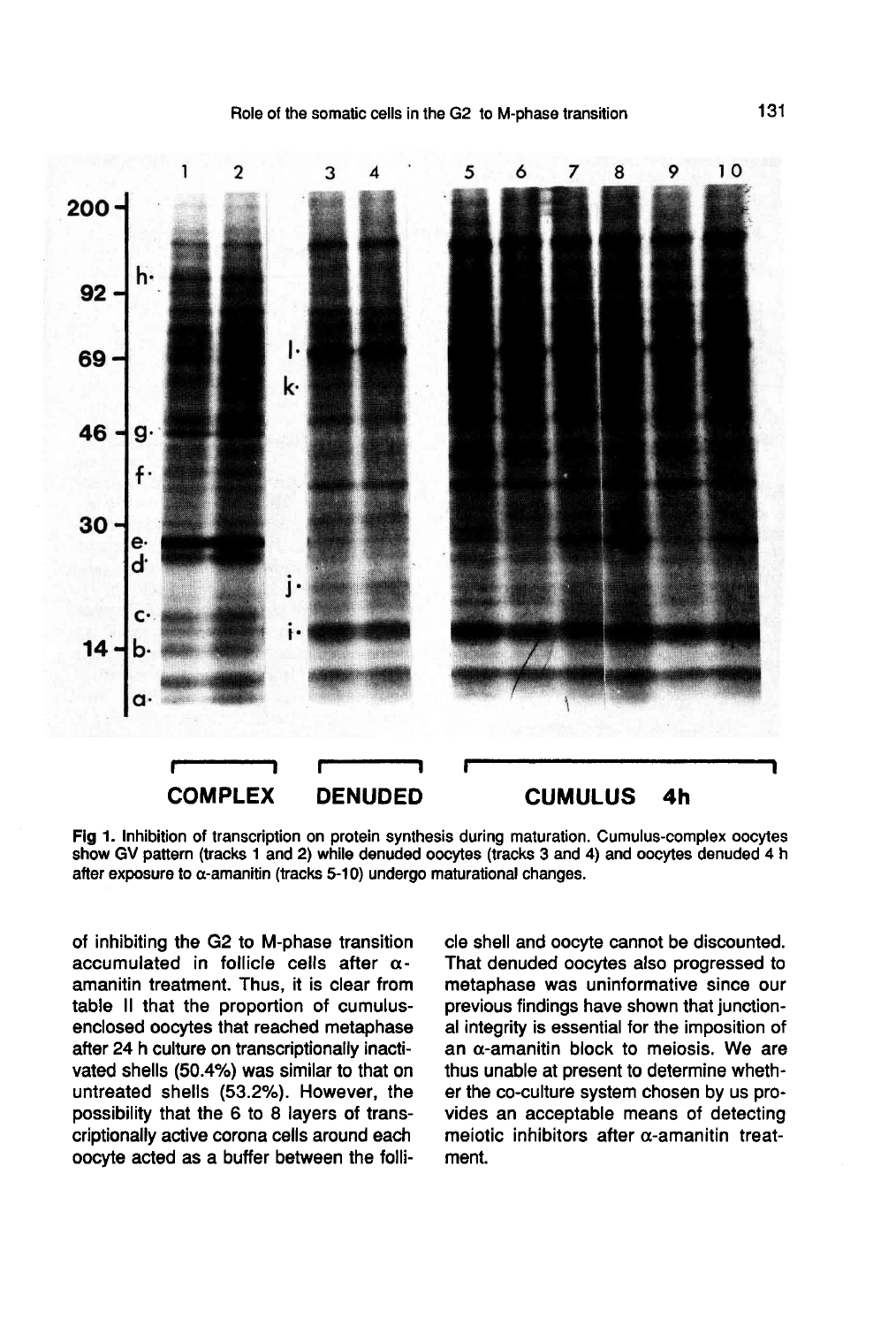| Status of the oocytes   | α-Amanitin on follicle | Total No | % Oocytes |       |
|-------------------------|------------------------|----------|-----------|-------|
| during culture          | shell for 4 h          | oocytes  | GV        | MI-II |
| <b>Cumulus enclosed</b> |                        | 47       | 47        | 53    |
| Denuded                 |                        | 31       | 41        | 59    |
| Cumulus enclosed        | ÷                      | 38       | 50        | 50    |
| Denuded                 | 4                      | 21       | 43        | 57    |

Table II, Action of  $\alpha$ -amanitin (10 µg/ml) treated follicle shells on the resumption of meiosis in sheep oocytes cultured with or without cumulus cells.

#### **DISCUSSION**

Previous studies indicate that transcription in cumulus-oocyte complexes is necessary for the resumption of meiotic cycle in sheep (Osborn and Moor, 1983). Those experiments further showed that transcriptional inhibitors are unable to block the meiotic cycle in oocytes from which the follicle cells have been removed. However, it was not possible in the earlier studies to determine whether the follicle cells were required to provide a means of junctional entry and  $\alpha$ -amanitin and cordysepin into the oocyte or whether the inhibitors acted directly on the follicle cells themselves. The present experiments make use of the intercellular communication system in the follicle, the highly restricted period of  $\alpha$ amanitin sensitivity displayed by the oocyte complex and the irreversible effect of  $\alpha$ -amanitin to determine its site of action in the follicle. It is clear both from the present and past results (Osborn and Moor, 1983) that cumulus complexes treated with  $\alpha$ amanitin remained blocked at the GV stage of meiosis; however, this only occurs when the inhibition is present during the crucial first 4 h after induction of maturation. Any entry and binding of  $\alpha$ -amanitin to the oocyte DNA must therefore occur during this period and the subsequent removal of the follicle cells should consequently not influence amanitin-oocyte interactions. That this is clearly not the case, strongly suggests that the inhibitory action of this drug is not a direct one on the oocyte but is almost certainly mediated via the follicle cells. This conclusion is supported by the microinjection experiments and is furthermore in close accord with the recent findings of Motlik et al which suggest that the resumption of meiosis in rabbit cumulus-complexes is dependent upon early transcriptional and translational events in the cumulus cells (Motlik et al, 1989). Very similar experiments to those described in the present paper have been carried out by Meinecke et al on pig oocytes (Meinecke, personal communication). Their results agree closely with those in the sheep and underline the conclusion that the inhibitory action of  $\alpha$ -amanitin during maturation is mediated via the follicle cells.

The precise nature of the transcriptiondependent signal from the follicle cells is still uncertain. However, many interesting possibilities exist. On the one hand, the argument for meiotic cycle regulation by cycle nucleotides is frequently rehearsed (Eppig, 1989); it is possible that transcription could be required for the synthesis of molecules involved in the production, degradation or putative transport of cyclic AMP through gap junctions. Our results on the levels of cyclic AMP in ovine oocytes dur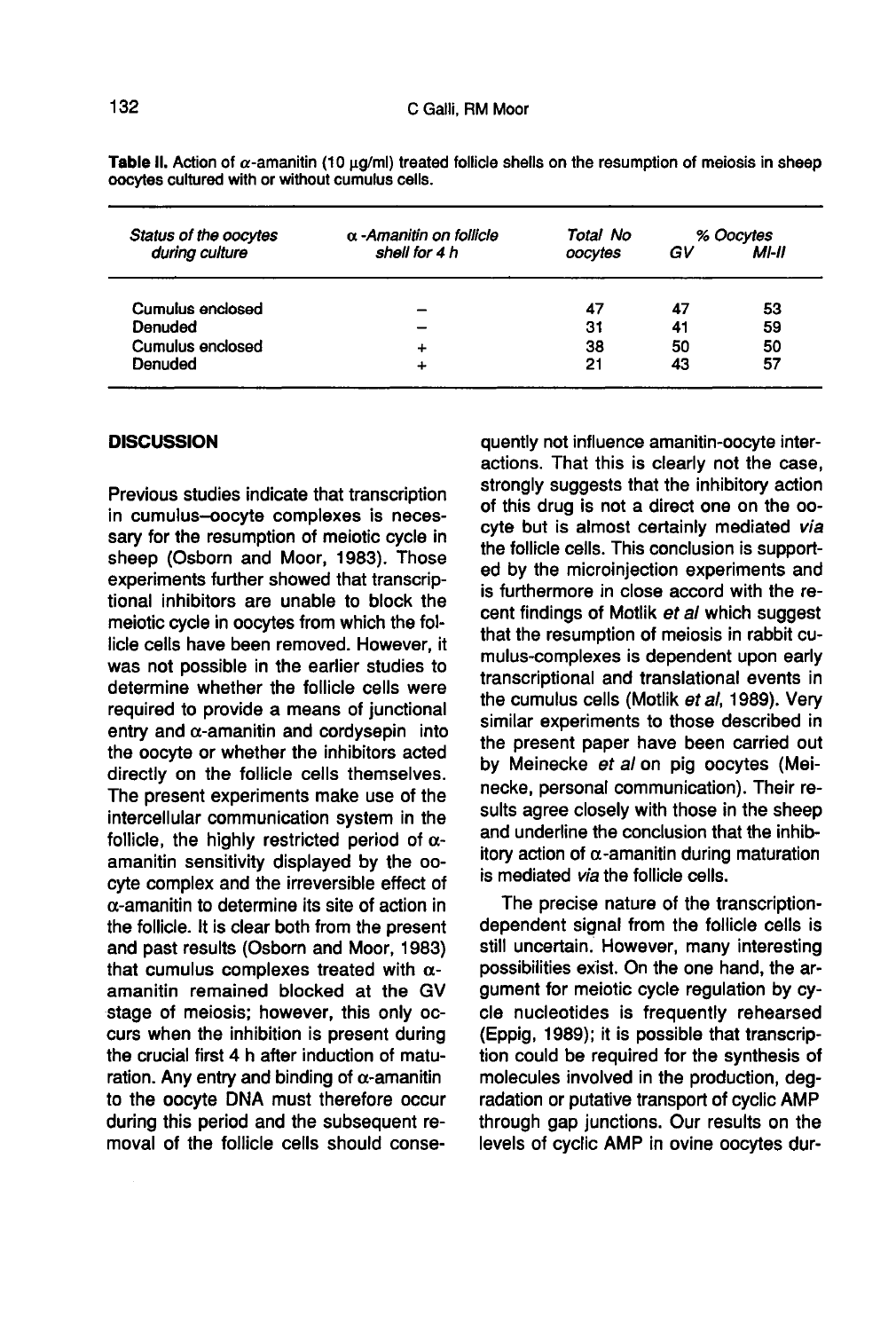ing maturation and on the effects of this cyclic nucleotide on the transition from the germinal vesicle to metaphase 1 stage of meiosis do not, however, persuade us of its key role in the initial regulation of meiosis in sheep (Crosby et al, 1985). On the other hand, factors which initiate translation of specific stored mRNA in the ovine oocyte appear to be of much greater interest in the breakdown of the germinal vesicle. Thus, new protein synthesis is an early obligatory step in the process and the inhibition of transcription in the cumulus complex (follicle cells) prevents this translational process and blocks entry into metaphase I (Moor and Crosby, 1986).

The search for regulatory molecules within the follicle shells after  $\alpha$ -amanitin treatment has not provided convincing answers. The observation that the presence of  $\alpha$ -amanitin treated shells did not block the G2-M transition in cumulus enclosed oocytes suggests that the requirement for transcription could be limited to the cumulus; this emphasising differences in the biological function of the mural granulosa and cumulus cells. If this putative cell difference were to exist then denuded oocytes placed on granulosa cells would not be expected to remain in GV. However, our experimental design is unable to differentiate between this explanation and others related to the possible requirement for a high concentration of inhibitory molecules or for transmission through intercellular junctions. Attempts to overcome the dilution problem were made by introducing denuded oocytes into  $\alpha$ -amanitin treated shells rebuilt into artificial follicles. Although these oocytes did not resume meiosis in the reconstituted follicles, evidence from amino acid incorporation studies suggested that these oocytes were probably suffering from a nutrient deficiency due to the artificial microenvironment. New approaches using intact follicles on the one hand and

the analysis of peptides and proteins secreted by follicle cells on the other are presently being undertaken in further attempts to identify transcription-dependent signals that affect the G2 to M phase transition in sheep oocytes.

## REFERENCES

- Bonner WM, Laskey RA (1974) A film detection method for tritium labelled protein and nucleic acid in polyacrylamide gels. Eur J Biochem 46, 83-88
- Crosby IM, Moor RM, Heslop JP, Osborn JC (1985) cAMP in ovine oocytes: localization of synthesis and its action on protein sythesis, phosphorylation and meiosis. J Exp Zool 234, 307-318
- Dunphy WG, Brizuela L, Beach D, Newport J<br>(1988) The *Xenopus* homolog of cdc<sup>2+</sup> is a component of MPF, a cytoplasmatic regulator of mitosis. Cell54, 423-431
- Eppig JJ (1989) The participation of cyclic adenosine monophosphate (cAMP) in the regulation of meiotic maturation. J Reprod Fertil (suppl) 38, 3-8
- Fulka J Jr, Motlik J, Fulka J, Kilek F (1986) Effect of cycloheximide on nuclear maturation of pig and mouse oocytes. J Reprod Fertil 77, 261-285
- Gould KL, Nurse P(1989) Tyrosine phosphorylation of the fission yeast cdc+ protein kinase regulates entry into mitosis. Nature 342, 39- 45
- Hunter AG, Moor RM (1987) Stage dependent effects of inhibitory ribonucleic acids and protein synthesis on meiotic maturation of bovine oocytes in vitro. J Dairy Sci 70, 1646- 1651
- Laskey RA, Mills AD (1975) Quantitative film detection of <sup>3</sup>H and <sup>14</sup>C in polyacrylamide gels by fluorography. Eur J Biochem 56, 335-341
- Lee M, Nurse P (1987) Complementation used to clone a human homologue of the fission  $P$  (1987) Complementation used<br>to clone a human homologue of the fission<br>yeast cell cycle control gene  $cdc<sup>2+</sup>$ . Nature (Lond) 327, 31-35